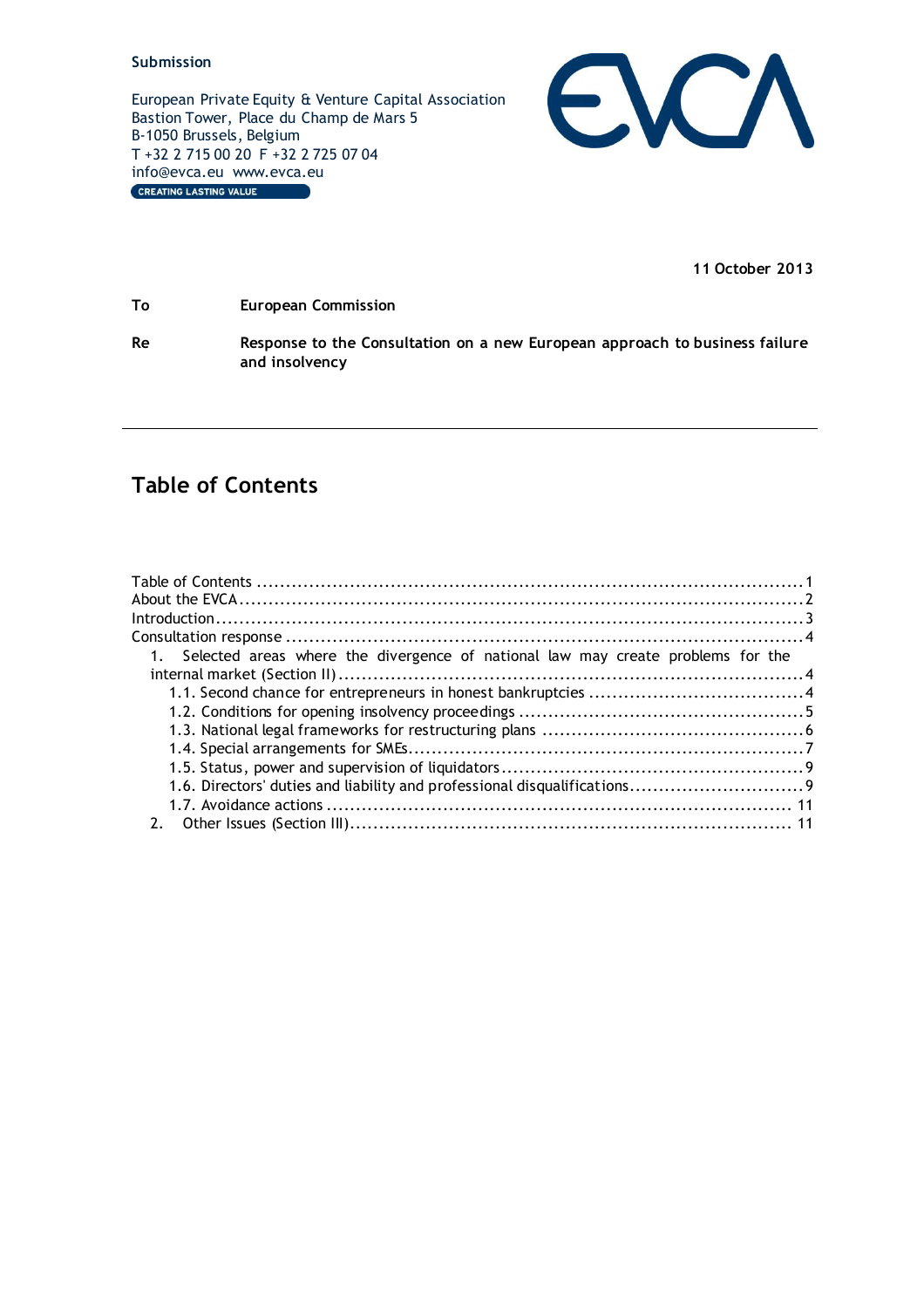European Private Equity & Venture Capital Association Bastion Tower, Place du Champ de Mars 5 B-1050 Brussels, Belgium T +32 2 715 00 20 F +32 2 725 07 04 info@evca.eu www.evca.eu CREATING LASTING VALUE



# <span id="page-1-0"></span>**About the EVCA**

The European Private Equity and Venture Capital Association (EVCA) is a member-based, nonprofit trade association that was established in Brussels in 1983. The EVCA is a member of the Transparency register (ID: 60975211600-74).

The EVCA is the voice of European private equity. Its membership covers the full range of private equity activity, from early-stage venture capital to the largest private equity firms, investors such as pension funds, insurance companies, fund-of-funds and family offices and associate members from related professions. We represent 700 member firms and 500 affiliate members.

The EVCA shapes the future direction of the industry, while promoting it to stakeholders such as entrepreneurs, business owners and employee representatives .

We explain private equity to the public and help shape public policy, so that our members can conduct their business effectively.

The EVCA is responsible for the industry's professional standards, demanding accountability, good governance and transparency from our members and spreading best practice through our training courses.

We have the facts when it comes to European private equity, thanks to our trusted and authoritative research and analysis.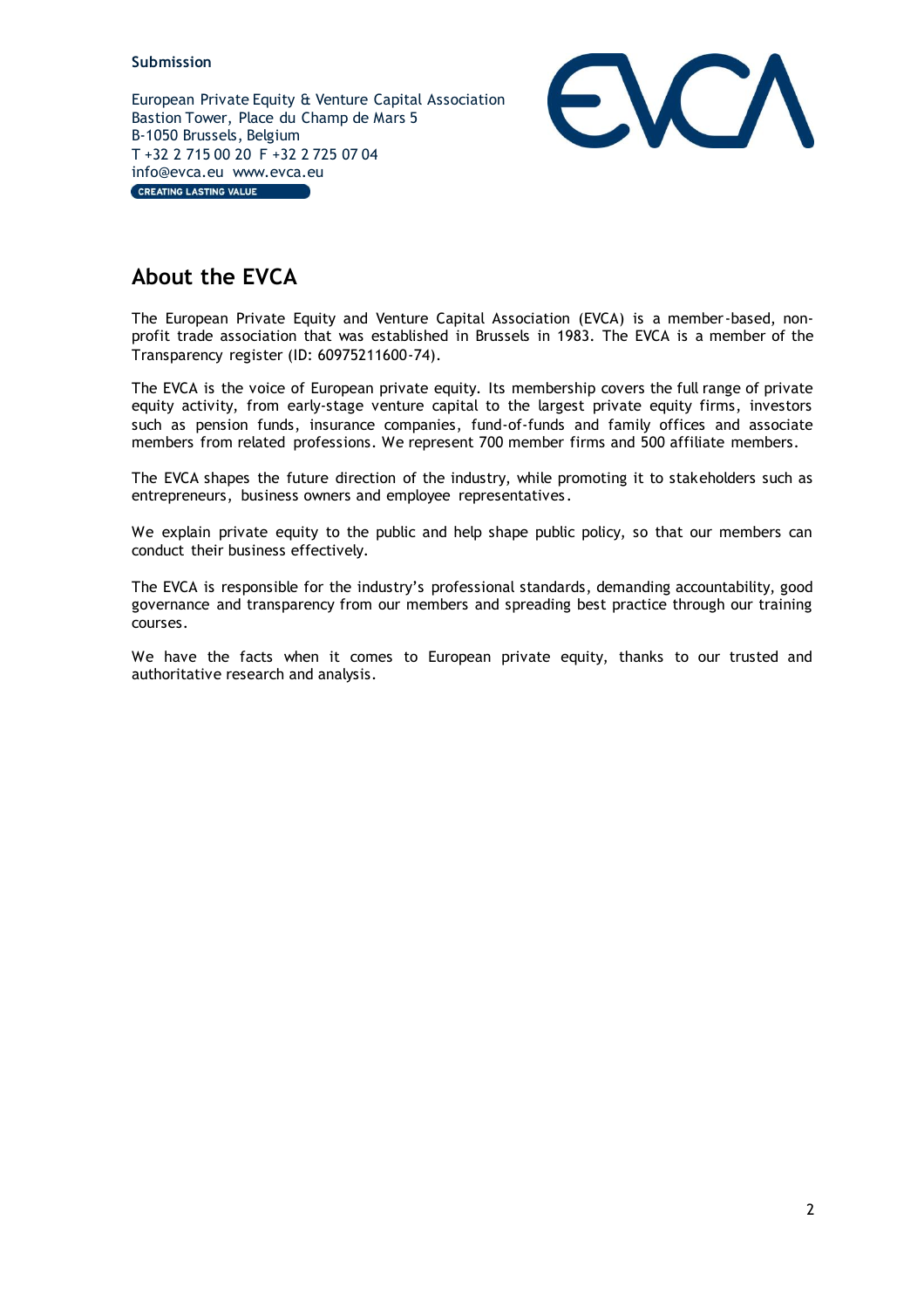European Private Equity & Venture Capital Association Bastion Tower, Place du Champ de Mars 5 B-1050 Brussels, Belgium T +32 2 715 00 20 F +32 2 725 07 04 info@evca.eu www.evca.eu CREATING LASTING VALUE



# <span id="page-2-0"></span>**Introduction**

The EVCA welcomes the opportunity to respond to the European Commission consultation on a new European approach to business failure and insolvency. This response has been prepared with input from a number of legal practitioners and insolvency lawyers across Europe (including Germany, Portugal and the United Kingdom).

The EVCA stands ready to provide whatever further contribution to this work the European Commission might find helpful, including attending meetings and contributing further materials in writing.

We understand that having a robust approach to business failure and insolvency across Europe will encourage access to finance, enable viable businesses to be rescued, and will improve growth and sustainability in the overall economy. The proposals for harmonisation aim to achieve this by protecting the value of the insolvent estates, reducing costs, increasing predictability for creditors and shareholders, reducing forum shopping and preserving employment.

Whilst we are in agreement with these laudable aims, we are not persuaded that harmonisation is necessarily something that will deliver these improvements. We note that there has already been a natural convergence in the promotion of pre-insolvency/rescue procedures across Europe, and that this, in conjunction with proposals to extend the scope of the European Regulation on Insolvency Proceedings to pre-insolvency and rescue type procedures, may be more feasible than a harmonised approach. Harmonisation will require the development of common standards applicable in all member states, which we envisage may be difficult to achieve.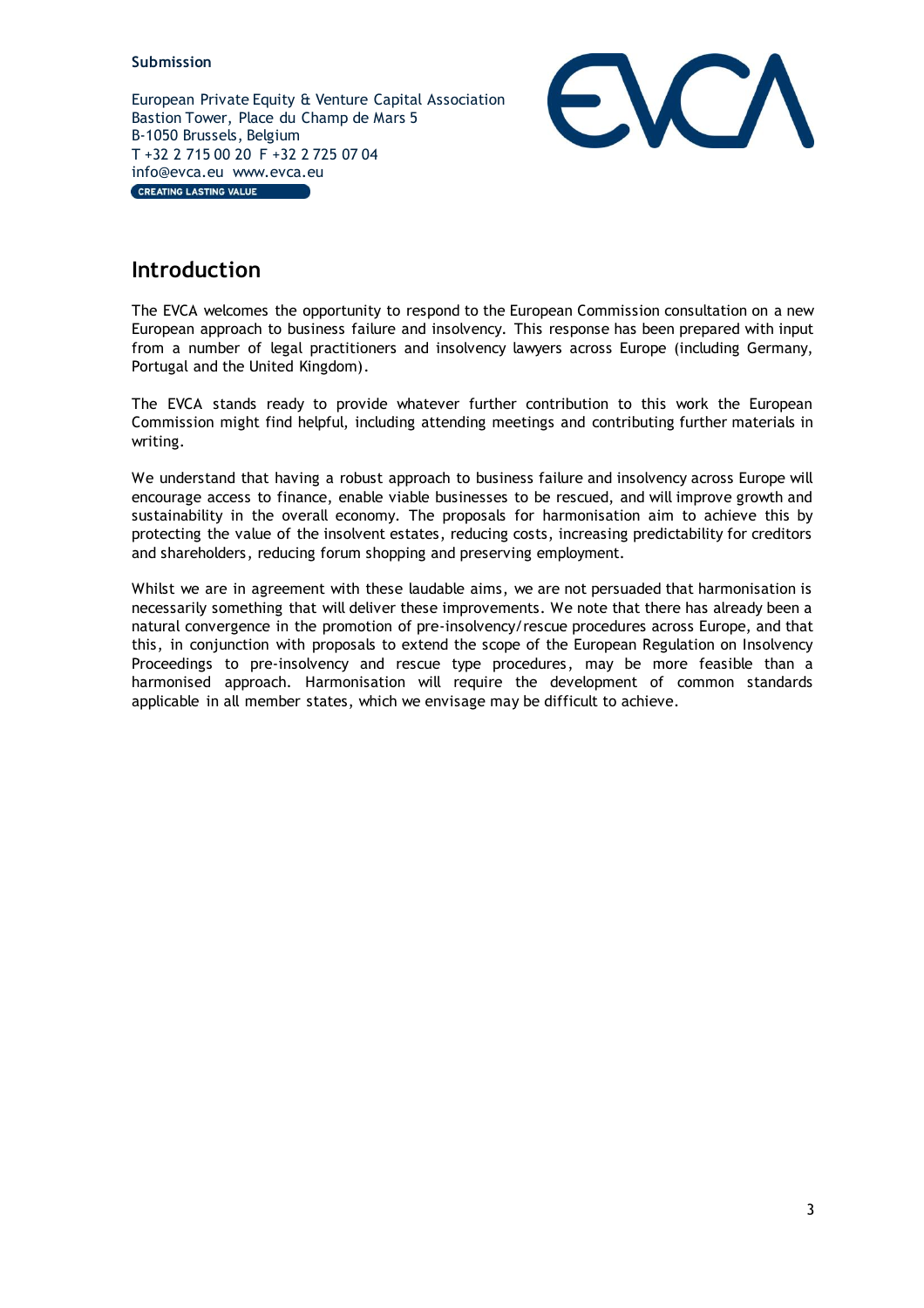European Private Equity & Venture Capital Association Bastion Tower, Place du Champ de Mars 5 B-1050 Brussels, Belgium T +32 2 715 00 20 F +32 2 725 07 04 info@evca.eu www.evca.eu CREATING LASTING VALUE



# <span id="page-3-0"></span>**Consultation response**

# <span id="page-3-1"></span>**1. Selected areas where the divergence of national law may create problems for the internal market (Section II)**

# <span id="page-3-2"></span>*1.1. Second chance for entrepreneurs in honest bankruptcies*

# Supportive measures to promote second chance

*Q1. Which of the following measures would you consider as the most efficient in order to reinforce a second chance for honest entrepreneurs?*

- *Eliminate stigma of bankruptcy and reduce discrimination of failed entrepreneurs if any*
- *Frame and apply "fast track" liquidation proceedings for honest bankruptcy*
- *Develop and expand programmes to mentor, train, advise and support second starters*
- *Other*

# **EVCA RESPONSE:**

We consider that perhaps the greatest challenge to being able to reinforce a culture of a second chance for honest entrepreneurs is to eliminate the stigma of bankruptcy and reduce discrimination against failed entrepreneurs. This change will take time to deliver, not just by way of access to the different types of rescue and speed of the processes, but also in the mind-set and culture of the member states.

#### Discharge periods facilitating a second chance

*Q2. Do you support the European objective to limit the discharge and debt settlement period to a maximum of three years in order to facilitate second chance? If no, please justify.*

# **EVCA RESPONSE:**

In general, we support the European objective to limit the discharge and debt settlement period to a maximum of three years in order to facilitate a second chance. If a maximum is used (i.e. 3 years) the variance between member states would be reduced. But in those member states with shorter discharge periods, for example the UK (which is currently 12 months), there may still be sufficient incentives for unscrupulous debtors to manipulate jurisdictional requirements and get the benefit of the shorter discharge period. For certain cases, e.g. fraud, there should be some flexibility to extend the period.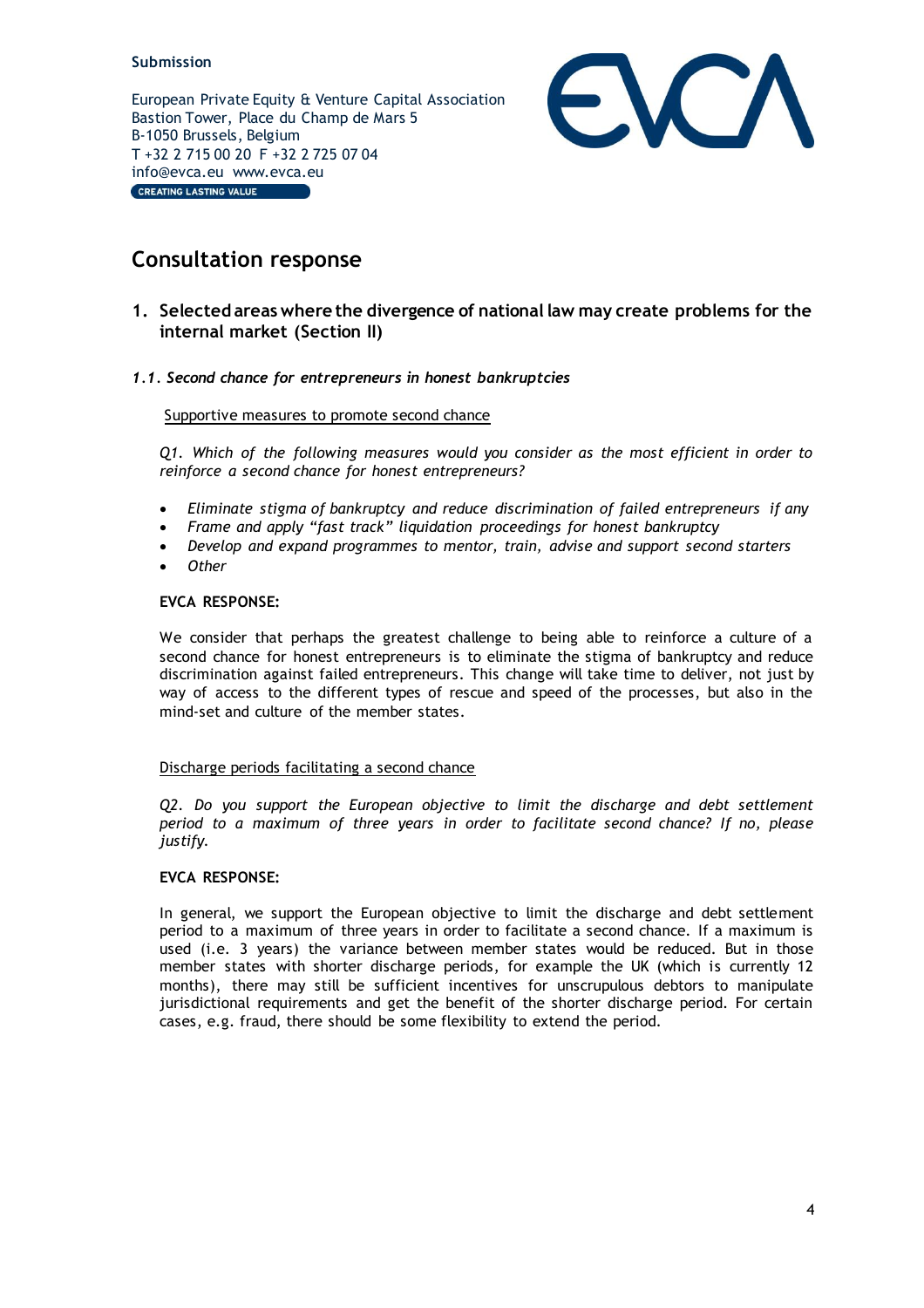European Private Equity & Venture Capital Association Bastion Tower, Place du Champ de Mars 5 B-1050 Brussels, Belgium T +32 2 715 00 20 F +32 2 725 07 04 info@evca.eu www.evca.eu CREATING LASTING VALUE



# <span id="page-4-0"></span>*1.2. Conditions for opening insolvency proceedings*

#### Insolvency test and timeframe

*Q3. In your view, do the differences in national law for the opening of insolvency proceedings (insolvency test and/or timeframe) create problems for businesses operating in the internal market? Please specify.*

### **EVCA RESPONSE:**

Yes. Due to the existing differences (between member states) there is a degree of uncertainty for practitioners which would be mitigated if these aspects are harmonized.

However, it should be noted that the most significant difficulties in this respect are not the intricacies of the specific tests for insolvency themselves, which are broadly based on similar triggers (i.e. liquidity or balance sheet), but the application in certain jurisdictions of mandatory time periods in which management is required to open insolvency proceedings. These may prompt management to file for insolvency protection rather than explore opportunities for restructuring, for fear of attracting personal liability. In some restructurings this prompts management to seek out a more favourable restructuring regime in another jurisdiction in order to try to rescue the business, rather than use *unsuitable* processes (and risk of liability) in the Member State most naturally aligned with the business.

In addition, differences in national laws of Member States could create problems for companies operating on a multi-jurisdictional basis. For example, a debtor may be required to file for insolvency in the Member State where the debtor's COMI (centre of main interest) is located, whereas in another Member State, he is not (yet) required to do so. This might cause problems when multiple proceedings (primary or secondary) are envisioned simultaneously. Furthermore, where groups of companies are concerned, certain members of the group may be required to file for insolvency, whereas other members in other jurisdictions might not be able to file, which can hinder a coordinated insolvency process.

#### Entities which are eligible as debtors and which can file for insolvency proceedings

*Q4. In your view, does the divergence of national laws on the following issues create problems? Please specify.*

- *The possibility for creditors to file for insolvency proceedings?*
- *The possibility of specific public entities to file for insolvency proceedings?*
- *The possibility to open insolvency proceedings against certain entities?*
- *No*

#### **EVCA RESPONSE:**

There are usually good policy reasons for having special insolvency processes for certain types of entity, e.g. public entities. These are normally linked to national policies and the provision of services required to facilitate the proper functioning of the local or national communities. For certain types of entities, for example banks and insurers, there are already frameworks for recognition which operate at an EU level.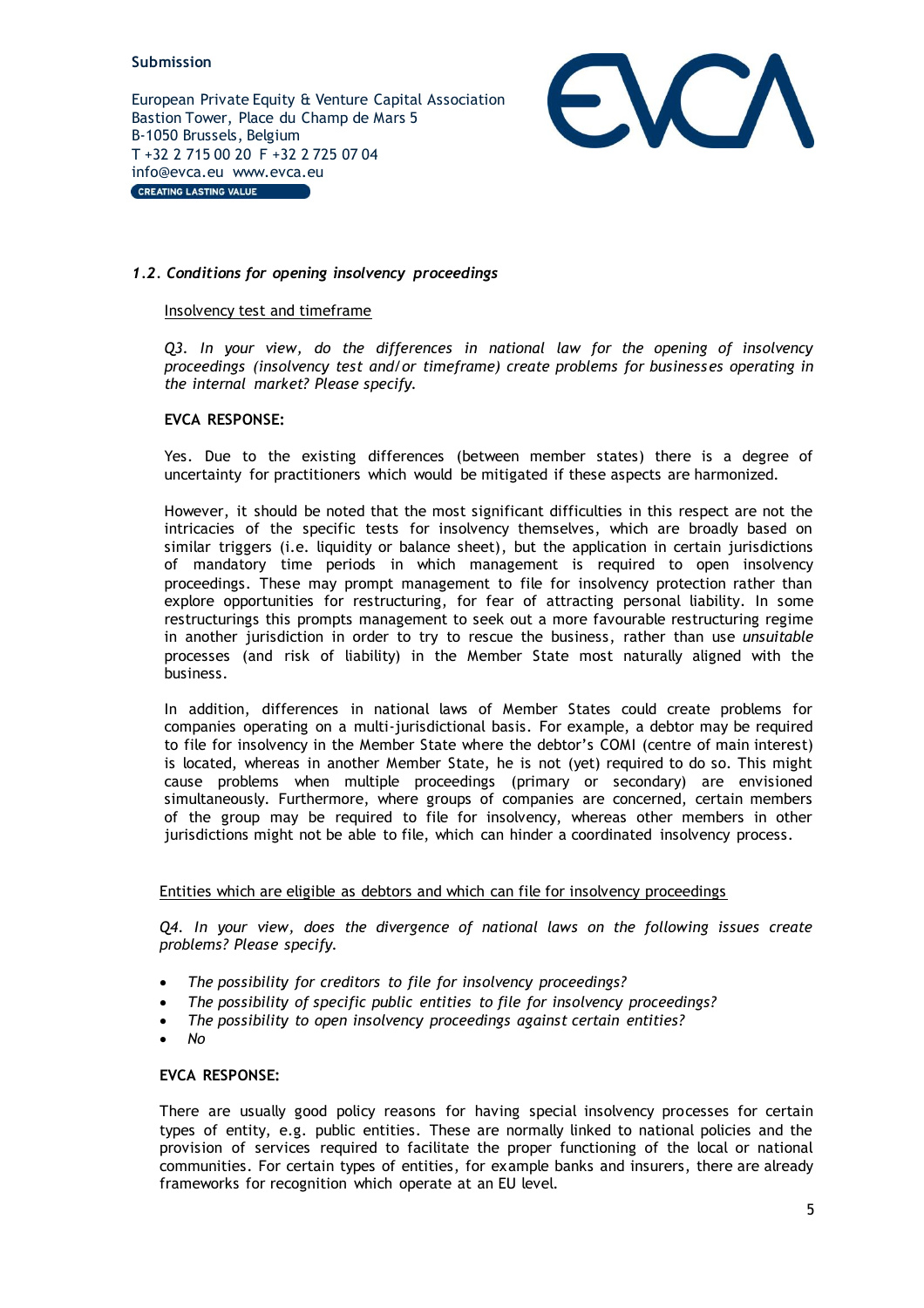European Private Equity & Venture Capital Association Bastion Tower, Place du Champ de Mars 5 B-1050 Brussels, Belgium T +32 2 715 00 20 F +32 2 725 07 04 info@evca.eu www.evca.eu **CREATING LASTING VALUE** 



With regard to the ability of individuals to be subject to insolvency proceedings, there is first a general concern that denying natural persons this ability could impede a bankrupt individual's prospects of a second chance. Individuals who are not able to benefit from a discharge of debt are limited in their ability to contribute to society's welfare. Second, the divergence of national laws in this respect may create a feeling of unfairness among citizens, depending on the laws of the Member State in which they have their place of abode. This creates incentives to engage in forum shopping and poses a potential obstacle for the efficient functioning of the single market.

With regard to other entities, as mentioned above, the ability to be subject to insolvency proceedings is in many cases a question of national policy. It can be appropriate to limit the possibility to file for insolvency in respect of certain public sector entities or entities whose functioning is relevant to the economy as a whole.

# <span id="page-5-0"></span>*1.3. National legal frameworks for restructuring plans*

*Q5. In your view, is there a need to eliminate all or some of the divergences of national rules regulating restructuring plans?*

*If yes, please specify:*

- *The identification of the parties that can propose a plan*
- *The composition of classes of creditors*
- *The required majorities for approving the plan/voting rules*
- *The possible contents of the plan*
- *The criteria for approving the plan by the supervising court*
- *The possibilities of appeal against a plan*
- *Other*

#### **EVCA RESPONSE:**

[Tick the following options]

- the composition of classes of creditors;
- the required majorities for approving the plan/voting rules ;
- the possible contents of the plan.

It should be noted that there is nothing to prevent individual member states from promoting restructuring plans that offer flexibility to stakeholders already. In many European jurisdictions there has already been a convergence and development of rescue procedures. Some of the perceived limitations in certain jurisdictions are linked with underlying company legislation, and security rights that have been enshrined nationally and which may make the flexible processes available in one jurisdiction less suitable in another.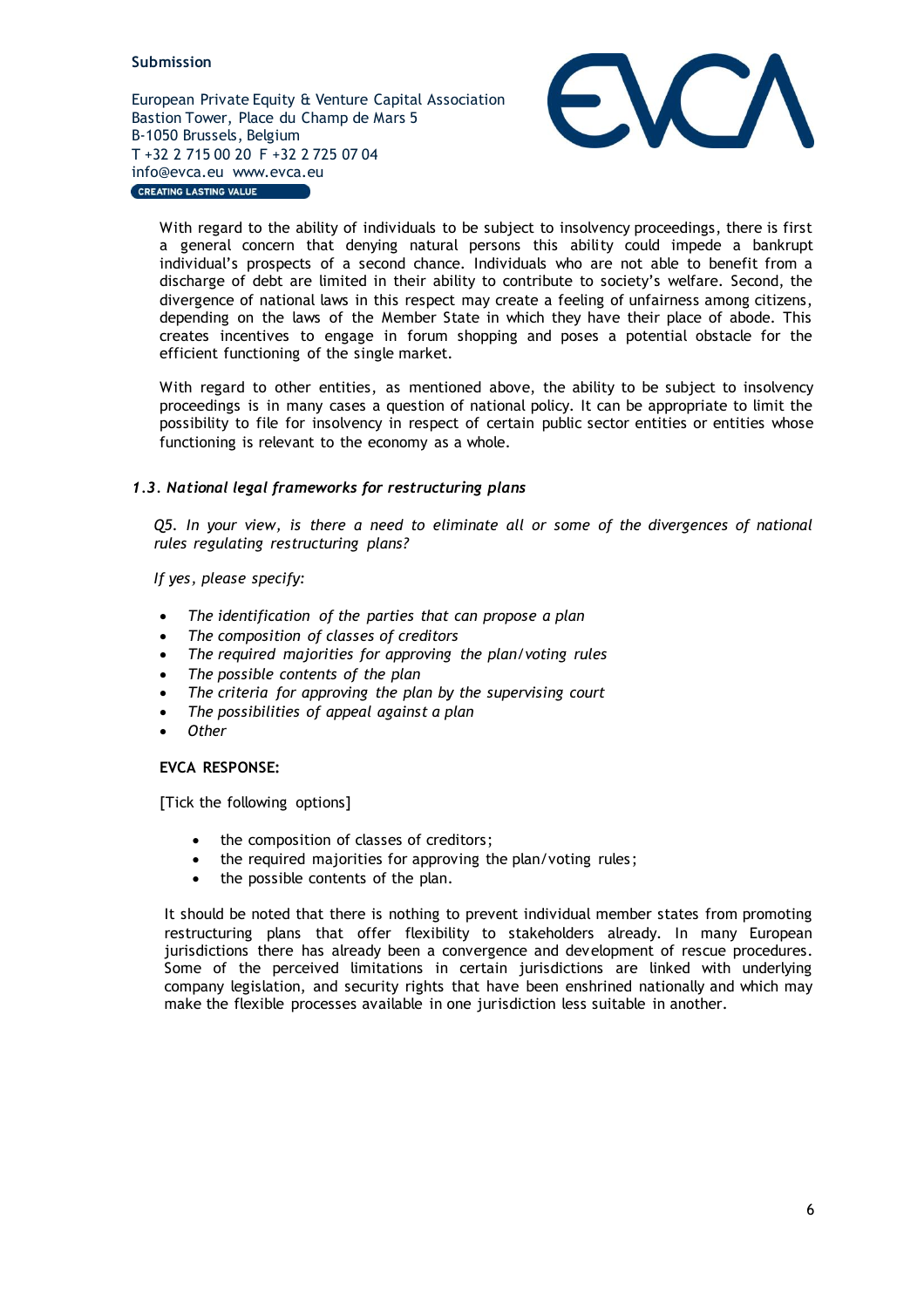European Private Equity & Venture Capital Association Bastion Tower, Place du Champ de Mars 5 B-1050 Brussels, Belgium T +32 2 715 00 20 F +32 2 725 07 04 info@evca.eu www.evca.eu CREATING LASTING VALUE



# <span id="page-6-0"></span>*1.4. Special arrangements for SMEs*

*Q6. Does a simplified and cost-efficient insolvency scheme for SMEs exist in your Member State?*

*If yes, do you have any comment or suggestion on how these schemes can be improved? If no, has the absence of such schemes led to problems? Please specify.*

# **EVCA RESPONSE:**

There are no simplified and cost-efficient insolvency schemes for SMEs in Portugal or Germany.

- Portugal: A simpler process for SMEs (lower costs, less bureaucracy, fewer formalities) would help for the conclusion of these processes, therefore being an incentive to apply for insolvency.
- In Germany, the absence of such schemes which are designed in particular for SMEs has not led to problems. Generally, German insolvency laws after several reforms in the 1990s and in 2012 provide sufficient flexibility to deal with the insolvency of SMEs.
- In the UK, whilst there are no bespoke procedures available for SMEs, company voluntary arrangements (with a small company moratorium), administration and liquidation are all available and may be used in an efficient and cost effective way for SMEs.

*Are you aware of any problems which SMEs as creditors encounter? If yes, please specify.*

#### **EVCA RESPONSE:**

In general, insolvency proceedings are expensive and lengthy and are collective processes, aimed at benefitting the creditors as a whole. There is no advantage in SMEs commencing a process as creditors as there will be little guarantee that they will make any recoveries. In addition, SMEs may be frequently prevented from commencing insolvency proceedings (even taking the risks e.g. abusive lending as creditors, or in the case of SMEs as debtors, management may face personal liabilities for not applying for insolvency within the required time established by insolvency law with the consequences arising therefrom) due to such difficulties.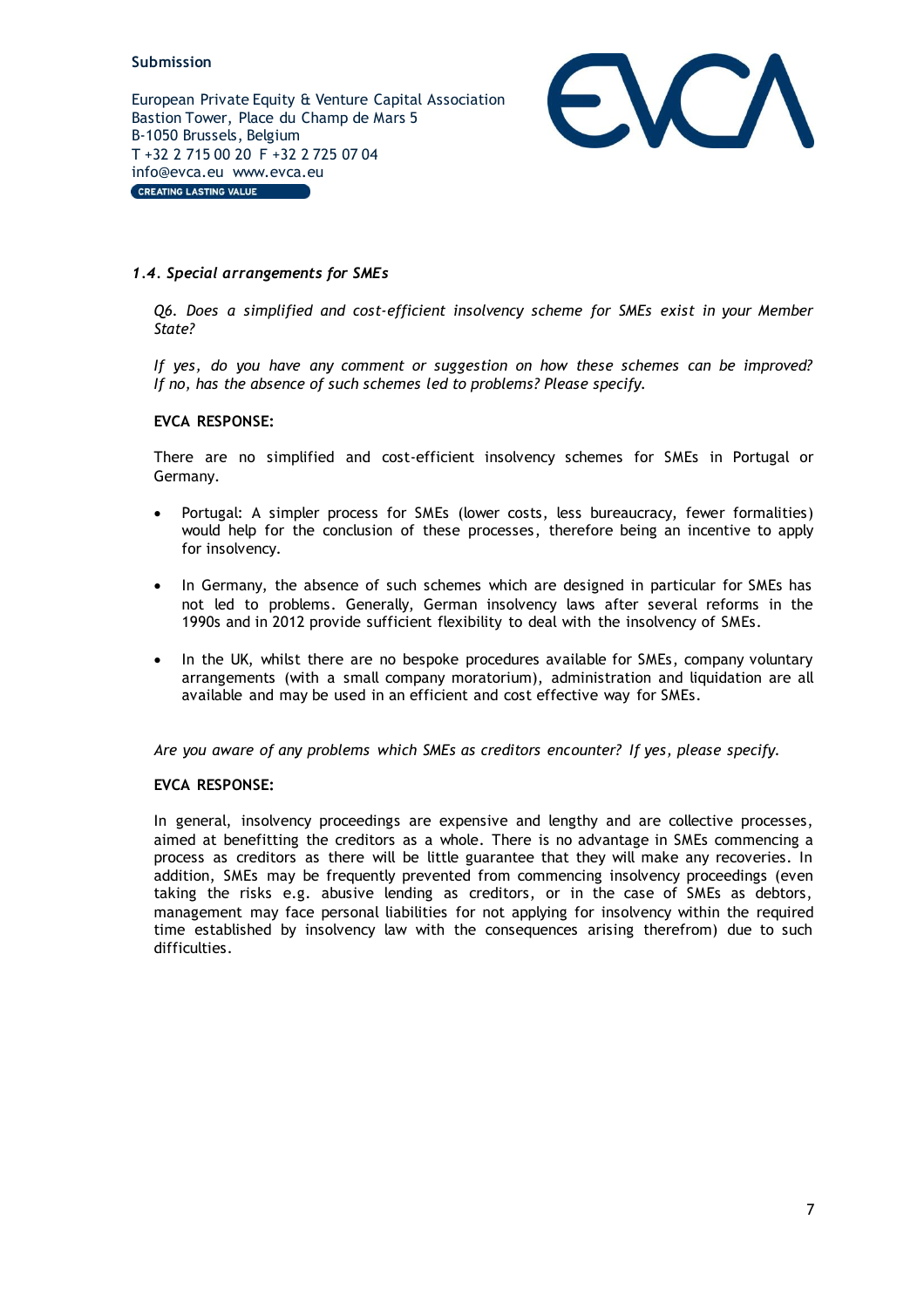European Private Equity & Venture Capital Association Bastion Tower, Place du Champ de Mars 5 B-1050 Brussels, Belgium T +32 2 715 00 20 F +32 2 725 07 04 info@evca.eu www.evca.eu CREATING LASTING VALUE



*Q7. Are the following types of procedures available to SMEs in your Member State?*

- *Out-of-court settlement and voluntary arrangements*
- *Early warning systems and pre-insolvency proceedings*
- *Fast-track proceedings?*
- *Personal insolvency schemes and civil bankruptcy*
- *One-stop-shops with multidisciplinary competences to advise and help businesses in distress*
- *No*

#### **EVCA RESPONSE:**

Not in Portugal or Germany.

In the UK there are flexible processes available, see response above.

*Q8. Which of the following aspects should be improved in view of making insolvency proceedings more efficient and effective for SMEs?*

- *the priority of claims?*
- *the costs of procedures (court fees, insolvency practitioner fees)?*
- *the efficiency and effectiveness of the insolvency practitioner?*
- *the efficiency and effectiveness of the courts and the interactions between courts and the parties?*
- *the efficiency and effectiveness of out-of-court procedures?*

*Please specify how this aspect should be improved from an SME perspective.*

*If no, do you think they should be? Please specify.*

#### **EVCA RESPONSE:**

Access to recognised consensual or pre-insolvency processes without court involvement would be of most benefit.

Often the costs of procedures (court fees, insolvency practitioner fees) and time that formal proceedings take are unattractive features. Many member states have recognised this and have recently introduced more flexible procedures.

Generally, the costs of procedures should be reduced in jurisdictions where such costs are a reason for deterring SMEs to file for insolvency, or to file for insolvency at an early stage, which increases the likelihood of a liquidation.

Please also see answer to Question 6.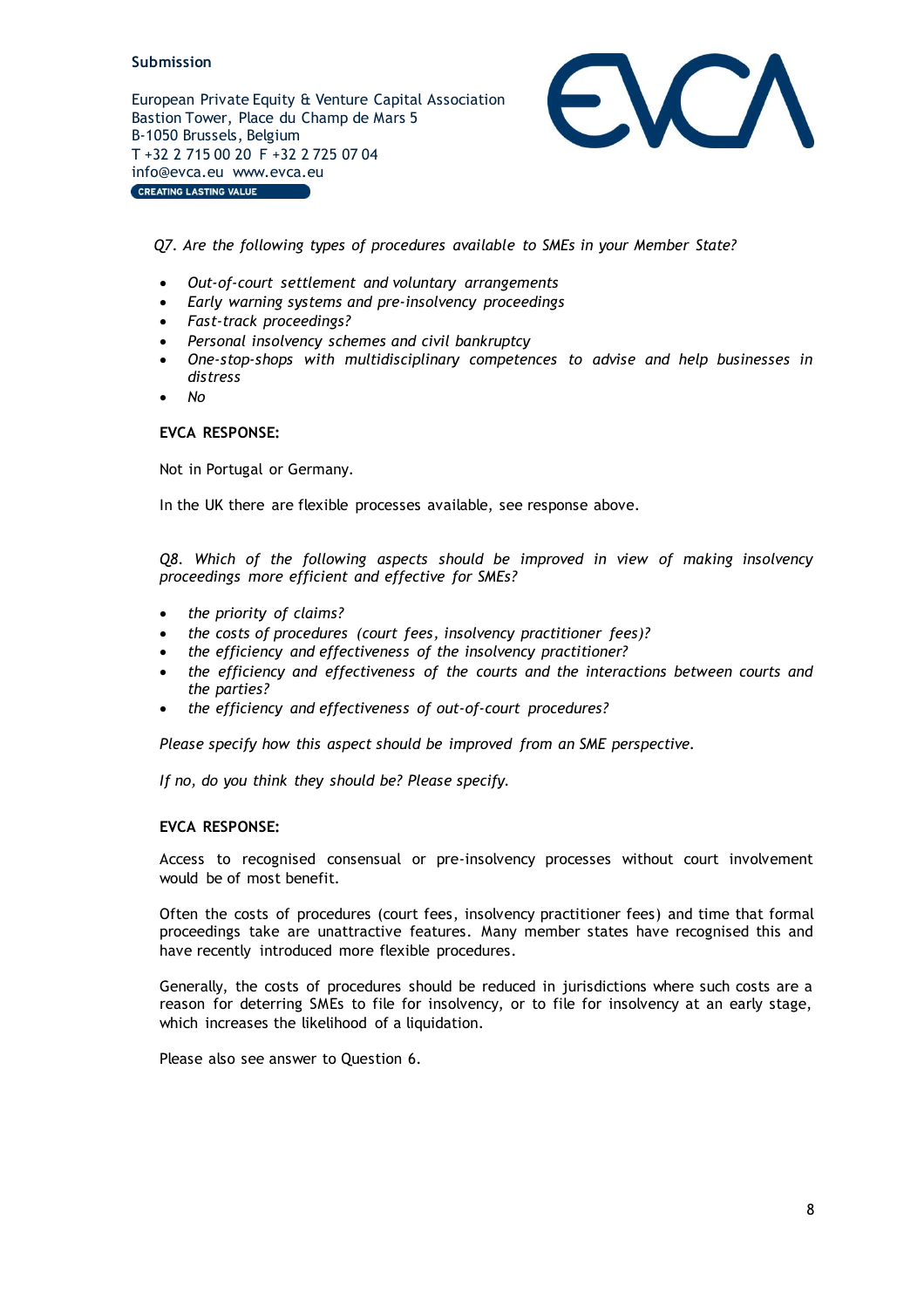European Private Equity & Venture Capital Association Bastion Tower, Place du Champ de Mars 5 B-1050 Brussels, Belgium T +32 2 715 00 20 F +32 2 725 07 04 info@evca.eu www.evca.eu CREATING LASTING VALUE



# <span id="page-8-0"></span>*1.5. Status, power and supervision of liquidators*

*Q9. Do you consider that the divergence of national laws with respect to the issues set out below has created problems in cross-border insolvency proceedings? Please specify.*

- *the qualifications required of the liquidator?*
- *the procedure, if any, for his licensing?*
- *the eligibility criteria for the appointing as liquidator in a specific case?*
- *the conditions for dismissal of the administrator?*
- *the powers attributed to the liquidator?*
- *the rules concerning the supervision of the liquidator and the disciplinary regime, if any?*
- *the system of remuneration of the liquidator?*

# **EVCA RESPONSE:**

[Tick the qualifications required of the liquidator.]

It should be noted that the fact that liquidators gain recognition under the European Insolvency Regulation, goes some way to assist in reducing the effect of any national divergence. Whilst we appreciate that some harmonization in relation to the qualifications required of the liquidator may be ideal, we recognise that the make up of practitioners and practices in individual Member States will make this very difficult. For example in some member states lawyers take on the role of liquidators, in others it is accountants, and in a third group it may be business professionals. In addition, having a broad range of liquidators with differing skill sets is not necessarily an issue of concern, as long as they are allocated to appropriate cases. In this regard in the UK, the ability to select the insolvency practitioners with not just the appropriate qualifications but also the relevant experience works well in practice.

# <span id="page-8-1"></span>*1.6. Directors' duties and liability and professional disqualifications*

#### Directors' duties and liability in the vicinity of insolvency

*Q10. In your view, are there problems with the enforcement of liability claims against the directors of insolvent companies within the EU? If yes, please specify.*

# **EVCA RESPONSE:**

Yes. Court proceedings can be lengthy and costly. This poses a deterrent to the enforcement of claims against directors.

More specifically, the duration and costs of a litigation to enforce liability against directors frequently prevent stakeholders (shareholders, creditors, workers, etc.) from starting proceedings against them, even in cases where such liability resulted from the insolvency proceeding (fraudulent / tort insolvency). Also, due to the fact that proceedings are usually lengthy, unscrupulous directors may "protect" their assets in such a way that creditors may face difficulties in recovering their debts.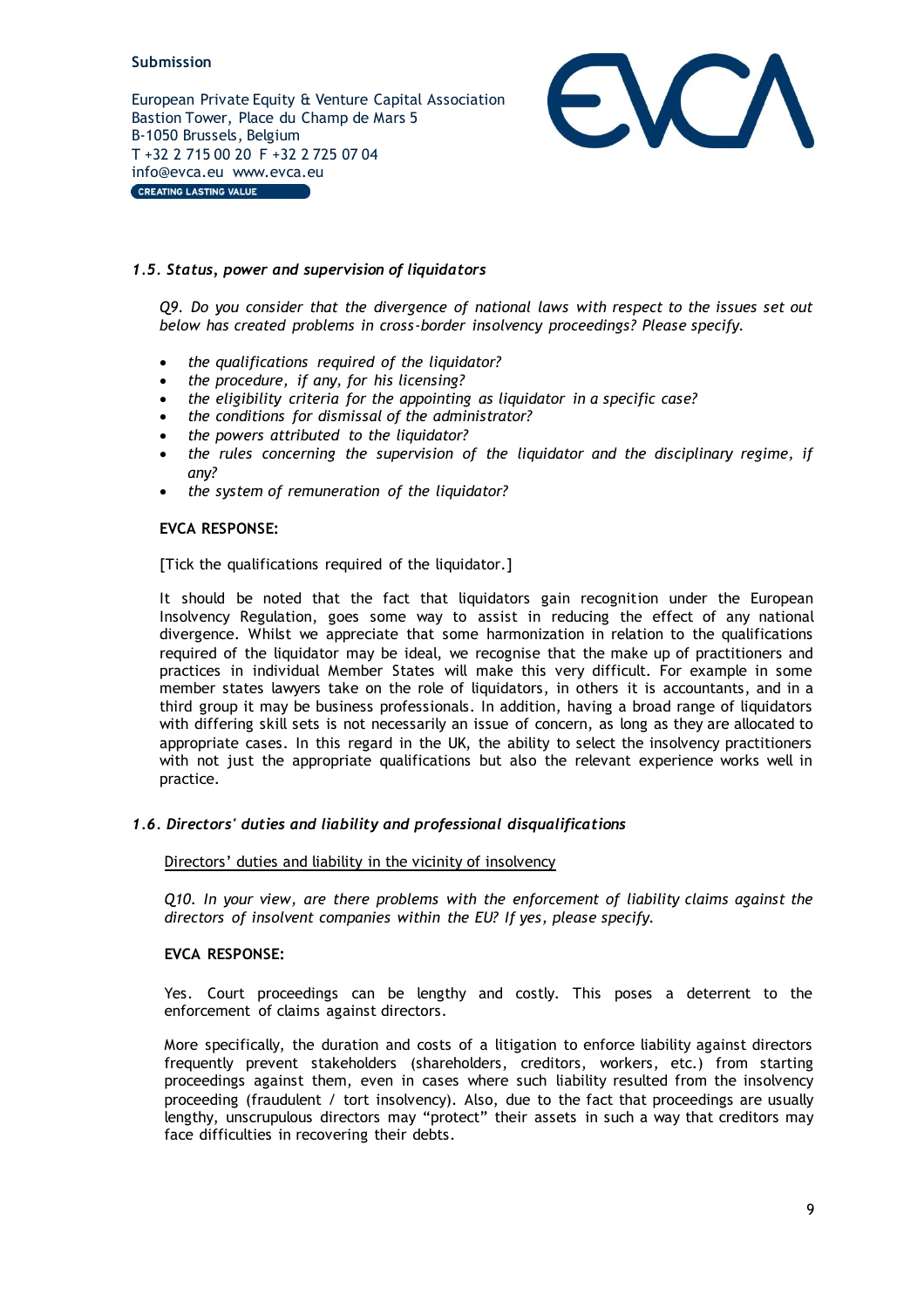European Private Equity & Venture Capital Association Bastion Tower, Place du Champ de Mars 5 B-1050 Brussels, Belgium T +32 2 715 00 20 F +32 2 725 07 04 info@evca.eu www.evca.eu CREATING LASTING VALUE



Furthermore, the positive drivers to enforce claims are limited as liquidators have only insignificant incentives to wage such burdensome proceedings with uncertain outcome.

In the UK there are high evidential burdens in terms of attributing liabilities for company failure to directors. In general the UK courts are reluctant to impose liability (or use hindsight in their judgement) in cases where insolvency has arisen as a result of honest failure. Although cases are rare, there is little to suggest that enforcement is an issue, save in limited cases where there is a deliberate avoidance or fraud committed by the directors, which in our view cannot be legislated for.

*Q11. In your view, have the regulatory gaps in the liability regime outlined above led to any problems in practice? If yes, please specify (regulatory arbitrage, difficulties of compliance with divergent liability rules for managers ...) and how should these problems best be solved?*

#### **EVCA RESPONSE:**

No, we do not consider that the differences in the different regimes in the various member states have led to any problems in practice, save for the mandatory filing obligations which we have already mentioned above.

#### Professional disqualifications in the context of insolvency proceedings

*Q12. In your view, is there a need to take action at EU level with a view to preventing disqualified directors from heading companies in another Member State? If yes, please specify*

- *by ensuring that information on national disqualification orders is available to the relevant authorities in other Member States?*
- *by ensuring that a disqualification order issued in one Member State is recognised in all other Member States?*

#### **EVCA RESPONSE:**

[Tick the first option.]

We are not aware of any issues in practice and we suspect that the number of disqualified directors seeking management positions in different member states is relatively small.

Having said that, ensuring that information on national disqualification orders is available so that in appropriate cases recognition can be sought in other member states may be useful.